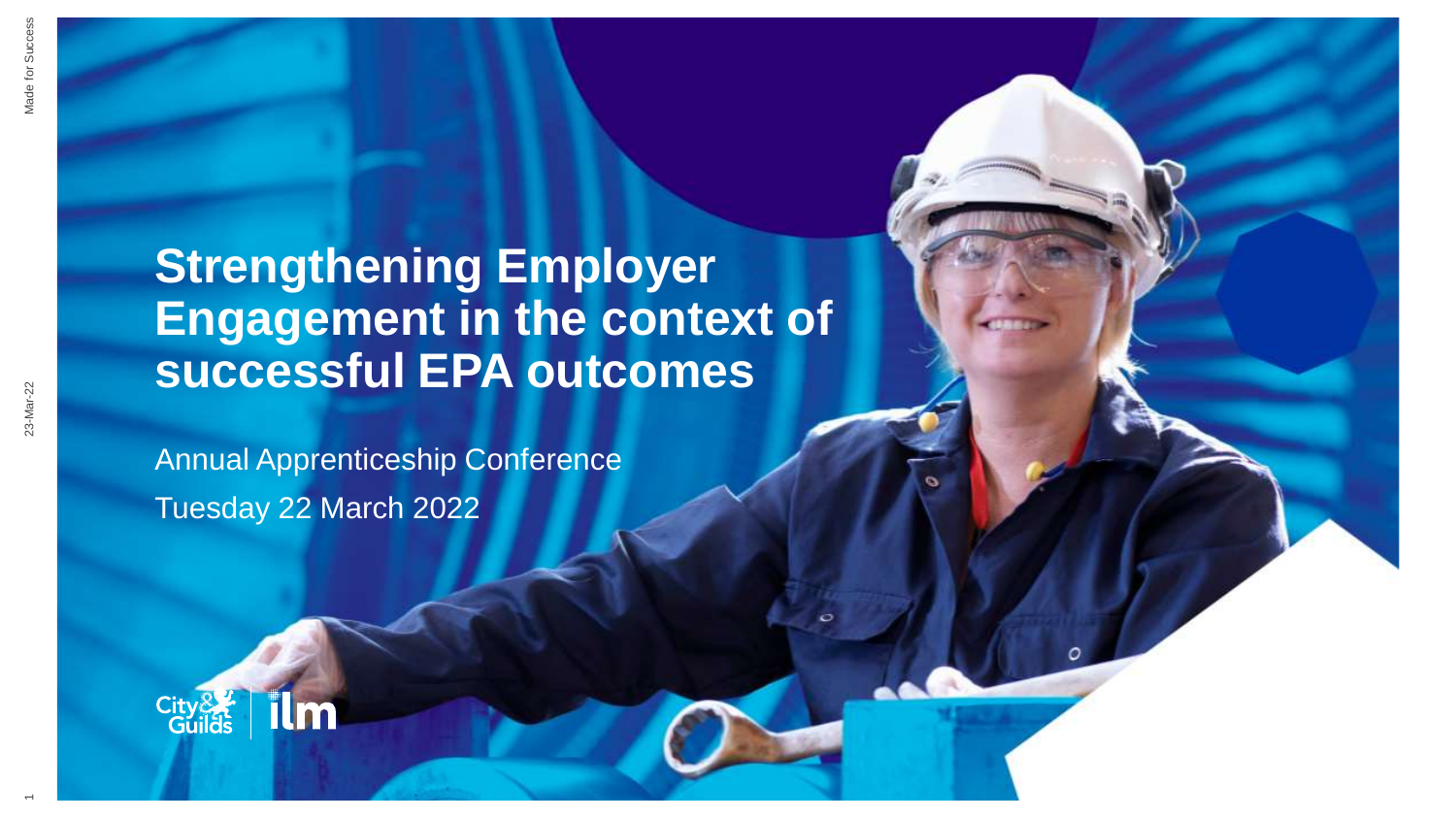# **Paula Gibson Rebecca Hollamby**

**City & Guilds Partnership Managers** 

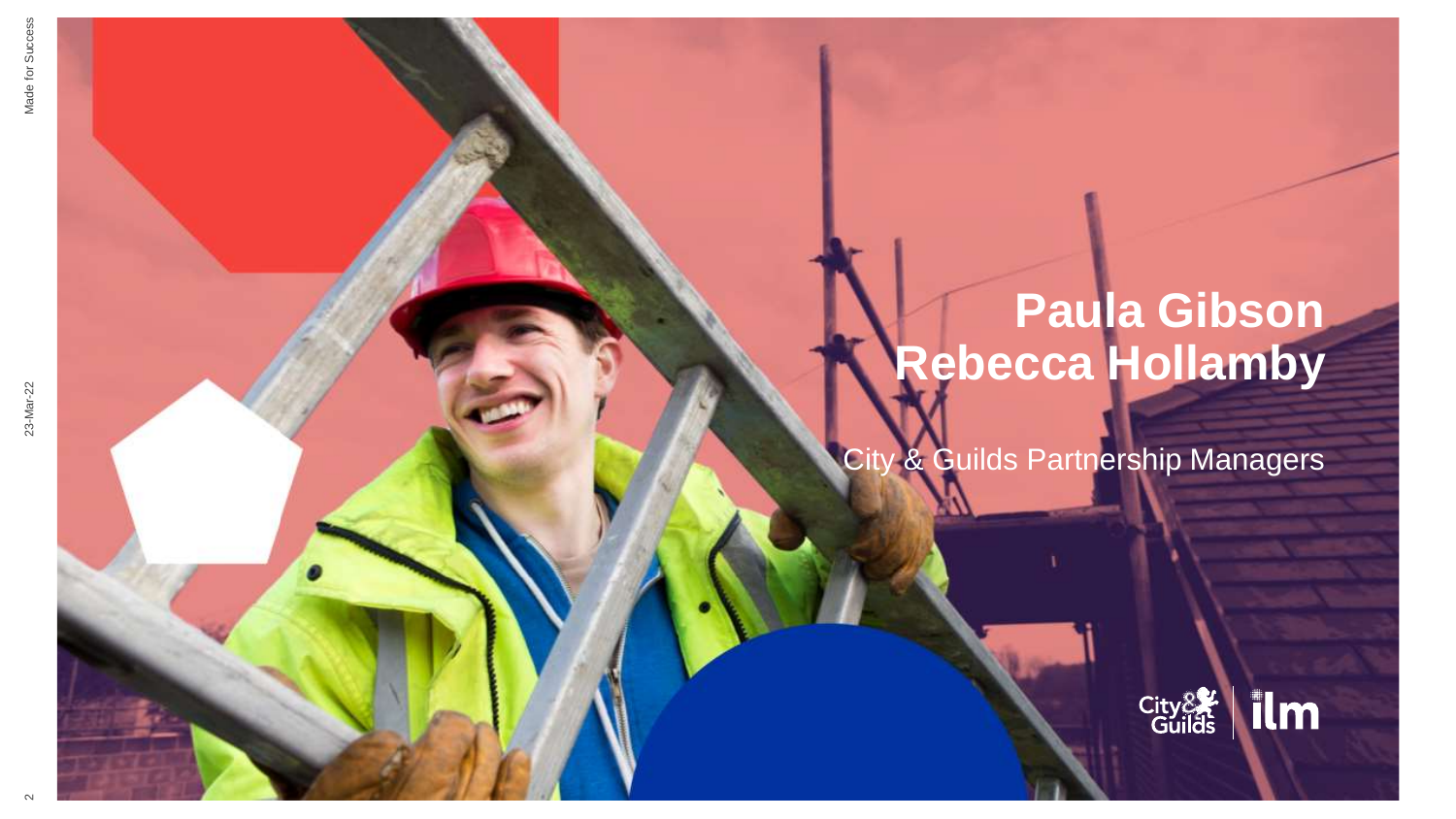## **Agenda and objectives of the workshop**

- Start with the end in mind
- Early considerations for Employer Engagement in the context of a successful outcome for End-Point Assessment
- The Role of the Line manager
- Final thoughts and key takeaways

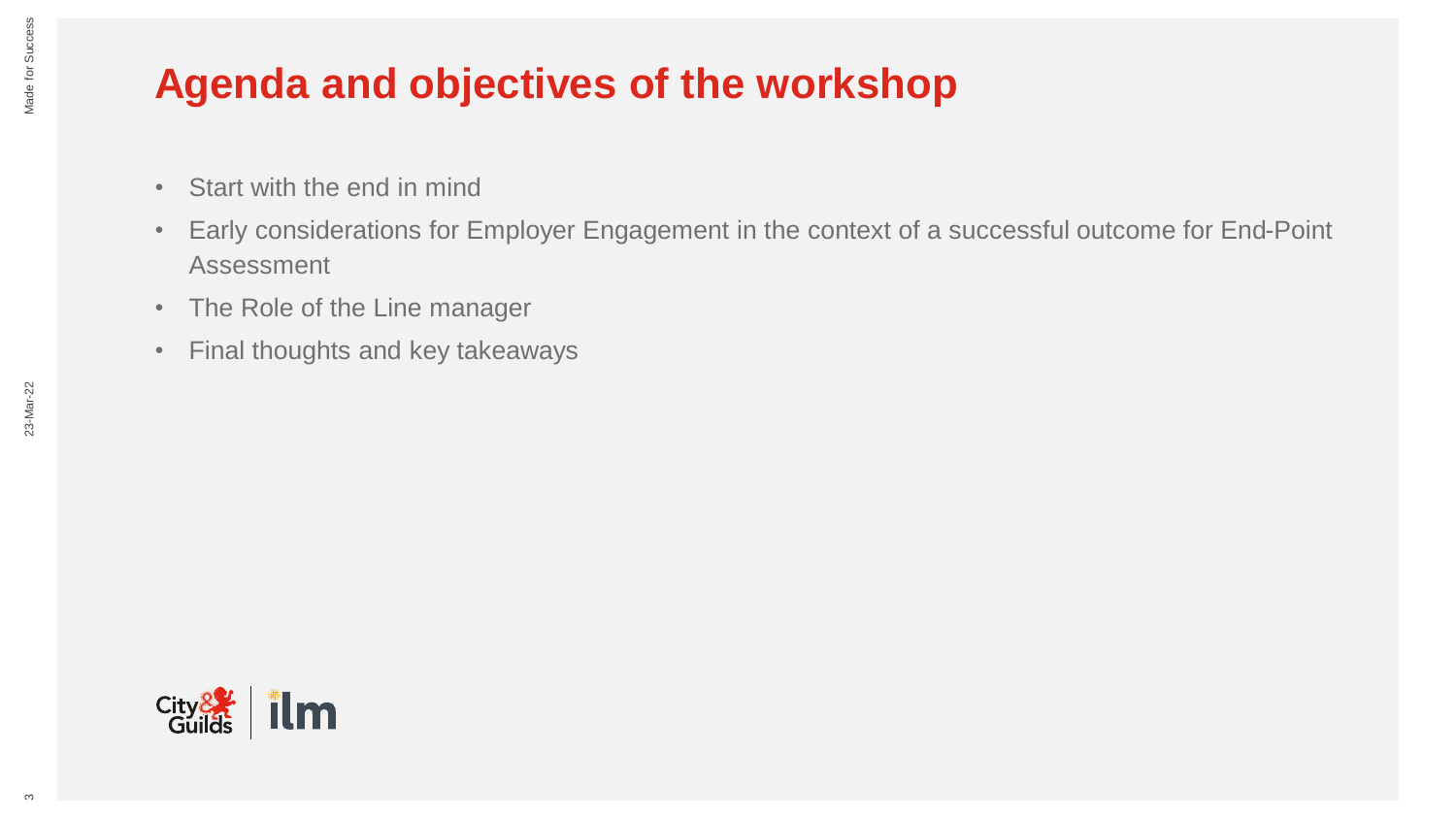### **Question to the group**

• How are you currently engaging with Employers to choose an End-Point Assessment Organisation?





4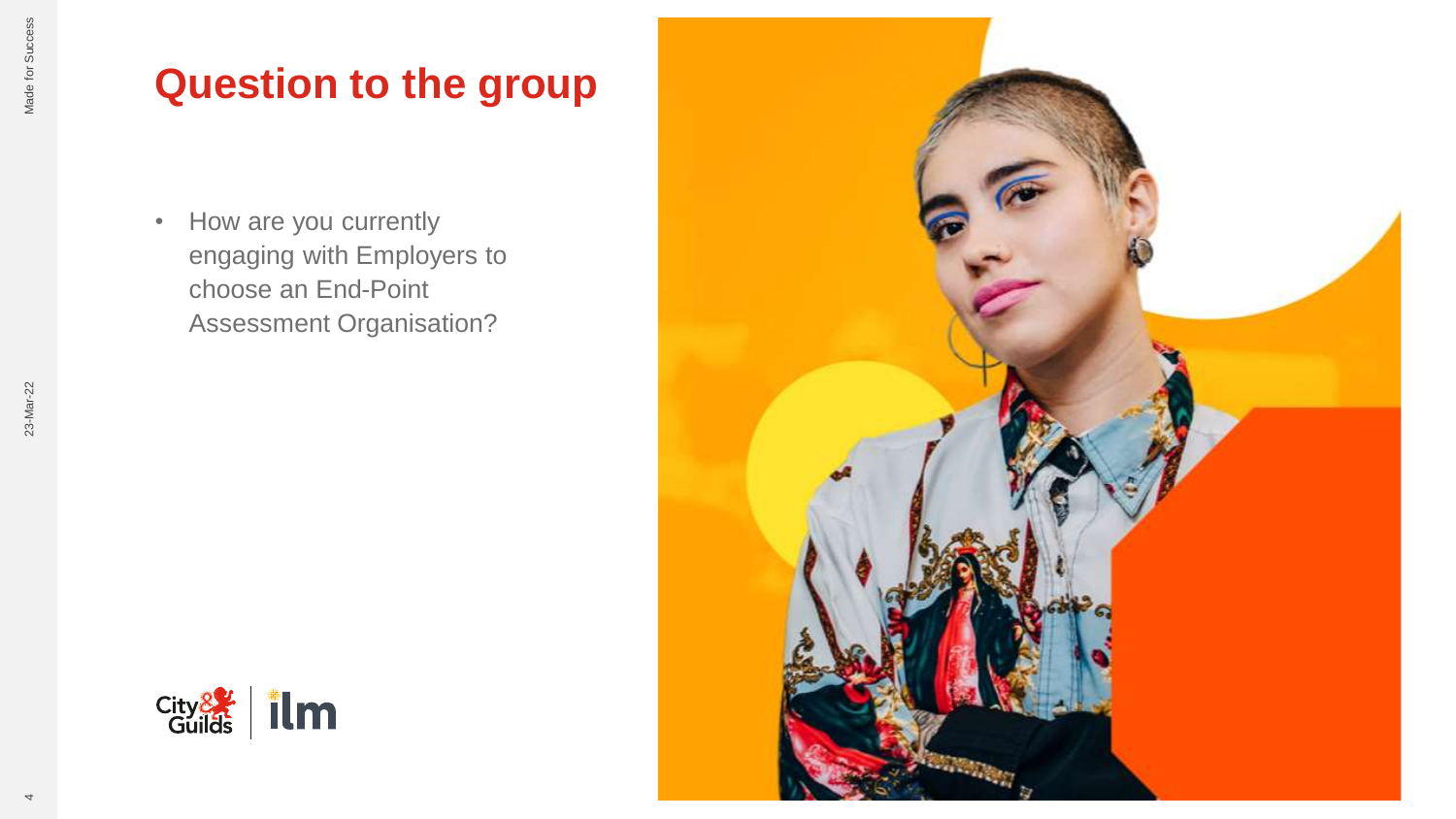

### **Start with the end in mind**

- $\checkmark$  Is your Apprentice on the right Apprenticeship programme  $\mathbf{A}$ **genuine job with an accompanying assessment and skills development programme**
- $\checkmark$  Do the new Knowledge, Skills and Behaviours requirements align to the job role? **Apprentices to gain valuable skills and knowledge for a specific job role.**
- $\checkmark$  Experience a wide mix of learning in the workplace, formal offthe-job training and the opportunity to practice new skills in a real work environment 'on-the-job' – **Agreement between the Line Manager, Provider and Apprentice**
- $\checkmark$  Upskills an individual to reach full occupational competency in a specific job role – **How does this translate to the Assessment Plan**

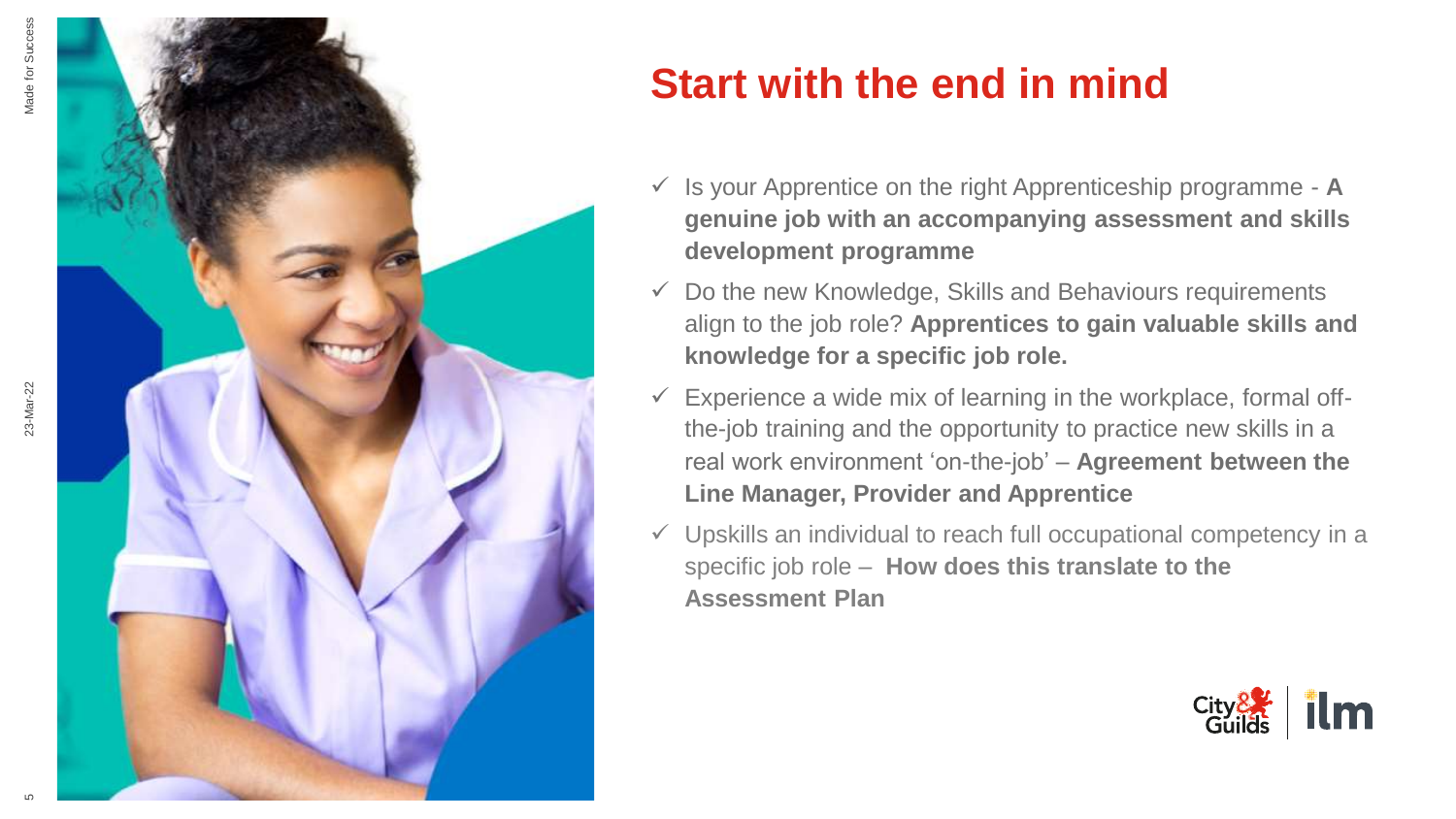### **Case study**

Case Study – BT



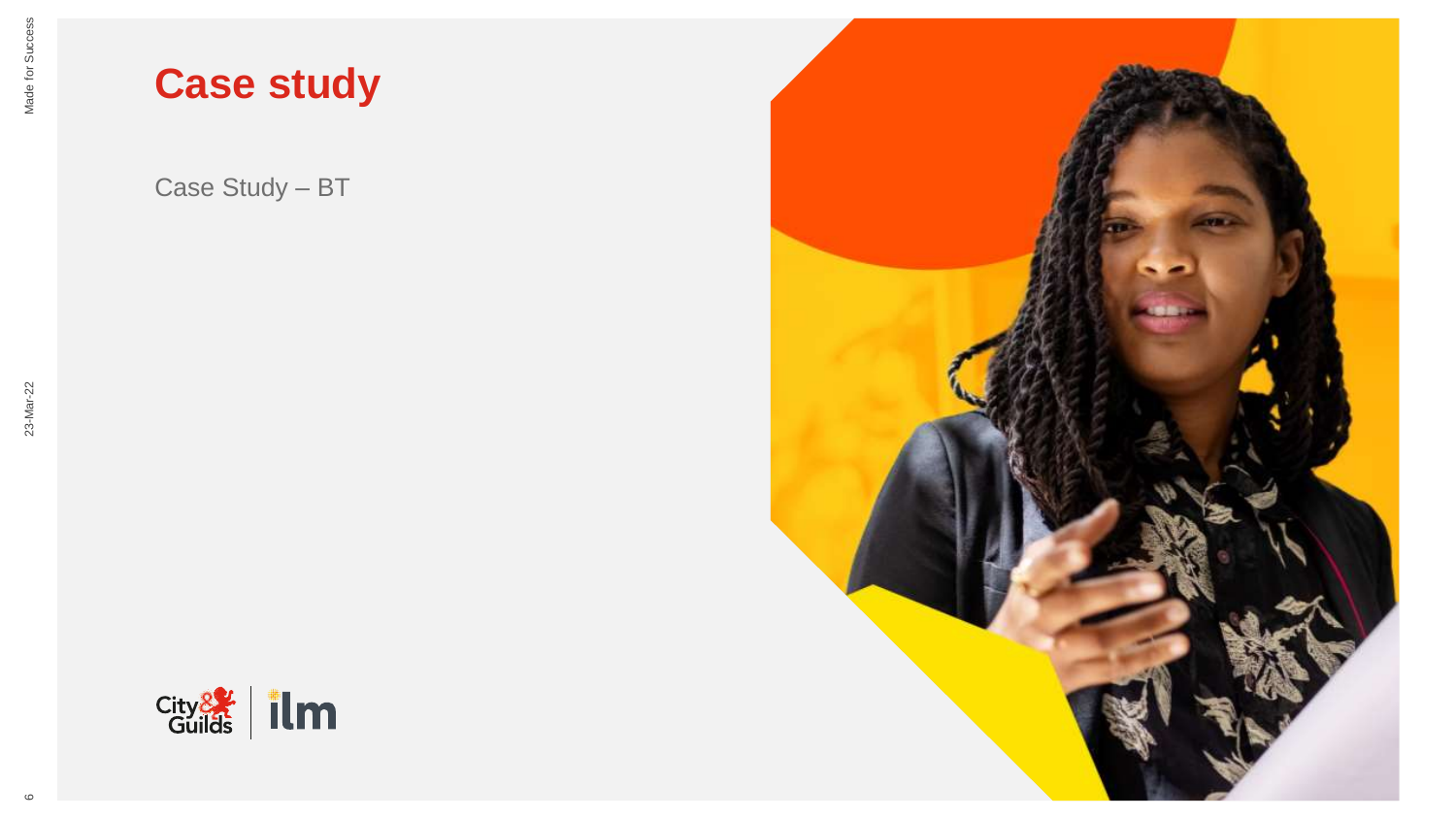23-Mar-22



## **Early considerations for employer engagement**

- $\checkmark$  Make reasonable adjustments to support the apprentice
- ✓ Understanding and complete exposure to requirements for assessment plan
- $\checkmark$  Accessibility for assessment
- ✓ Assessment requirements, work based projects, pre/post gateway
- $\checkmark$  Resources and equipment
- $\checkmark$  Staff requirements

![](_page_6_Picture_9.jpeg)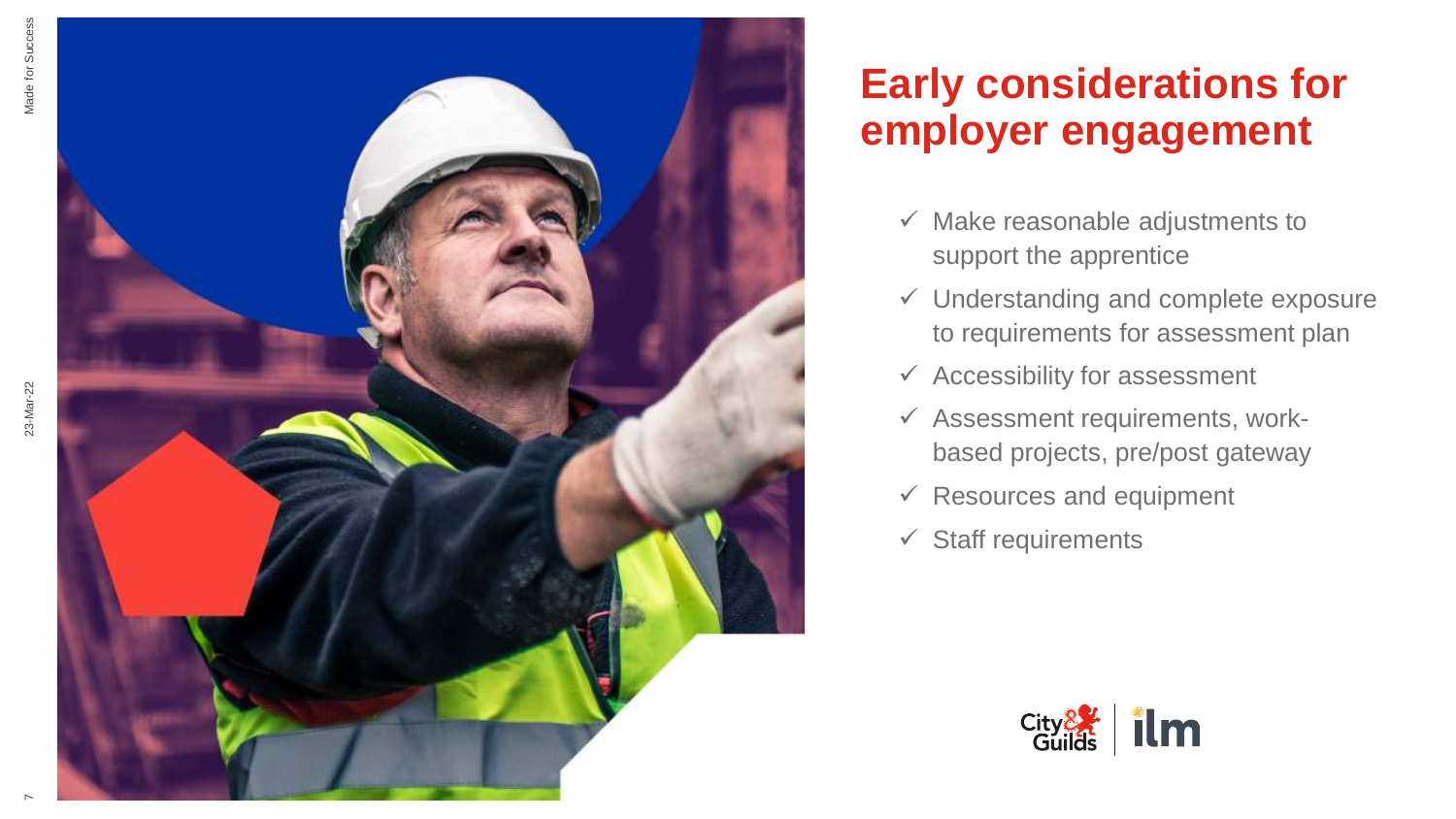23-Mar-22

![](_page_7_Picture_1.jpeg)

# **The role of the Line Manager**

- $\checkmark$  Purpose of 'on-programme' element the line manager to provide opportunity/resource for apprentices to learn and apply new areas of knowledge
- $\checkmark$  The line manager should provide the opportunity to transfer the knowledge into the workplace, developing new skills
- $\checkmark$  Support personal leadership & management behaviour to enable their apprentices to have a positive impact in the workplace as a result of the learning and practice now and in the future
- $\checkmark$  Should result in the generation of evidence to meet all the identified Knowledge, Skills & Behaviours of the standard to enable them to successfully complete the end-point assessment.

![](_page_7_Picture_7.jpeg)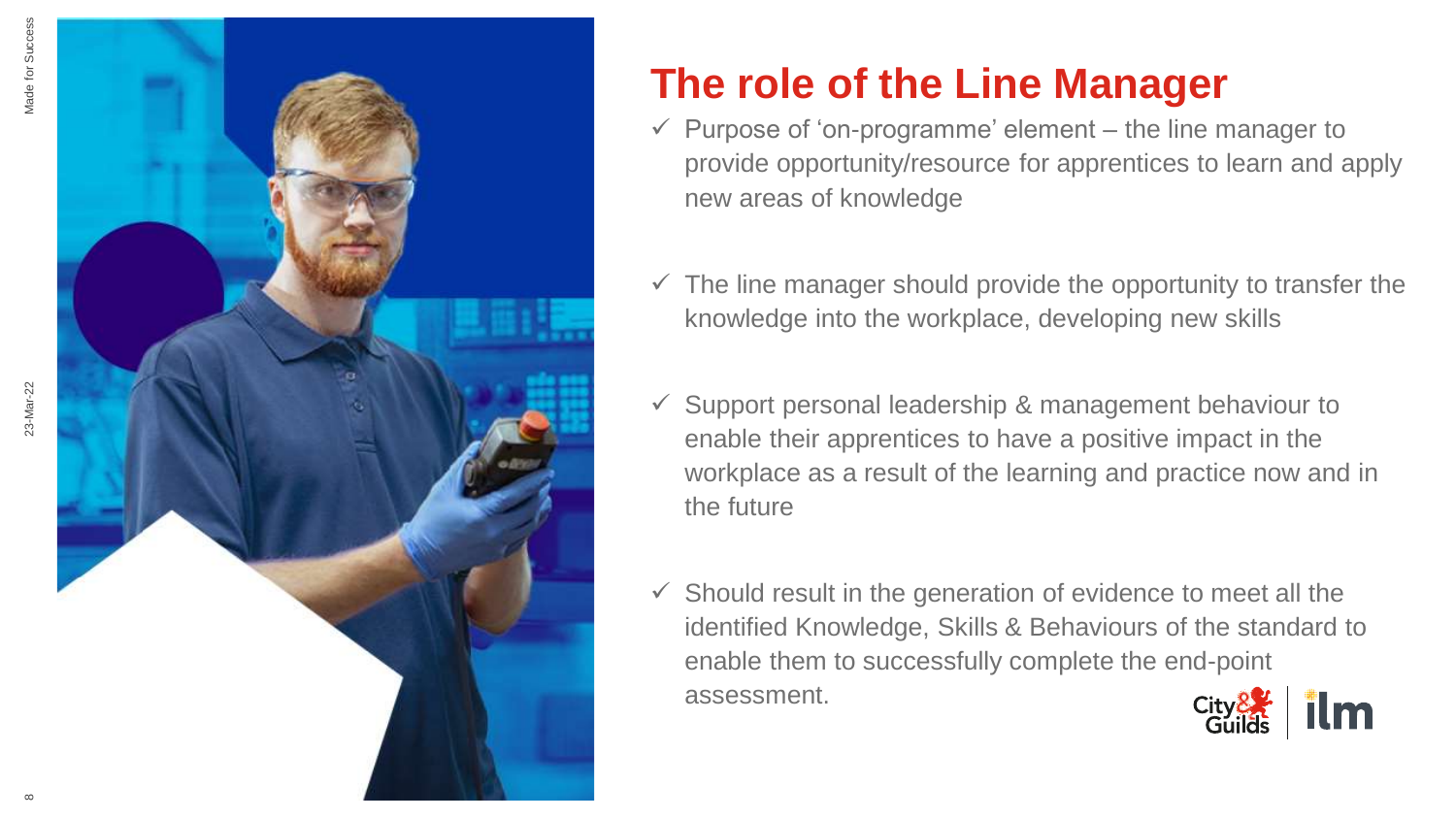### **The role of the Line Manager**

![](_page_8_Picture_2.jpeg)

#### **On-the-job**

- In the workplace
- Supported by line-manager
- Structured hands-on experience and peer/supervisor mentoring and training
- Helps the apprentice perform the job they've been hired them for

![](_page_8_Picture_8.jpeg)

#### **Off-the-job**

- Structured by the training provider
- 20% of overall work time
- Supports development of the Knowledge, Skills and Behaviours
- Prepare apprentice for End-Point Assessment

![](_page_8_Picture_14.jpeg)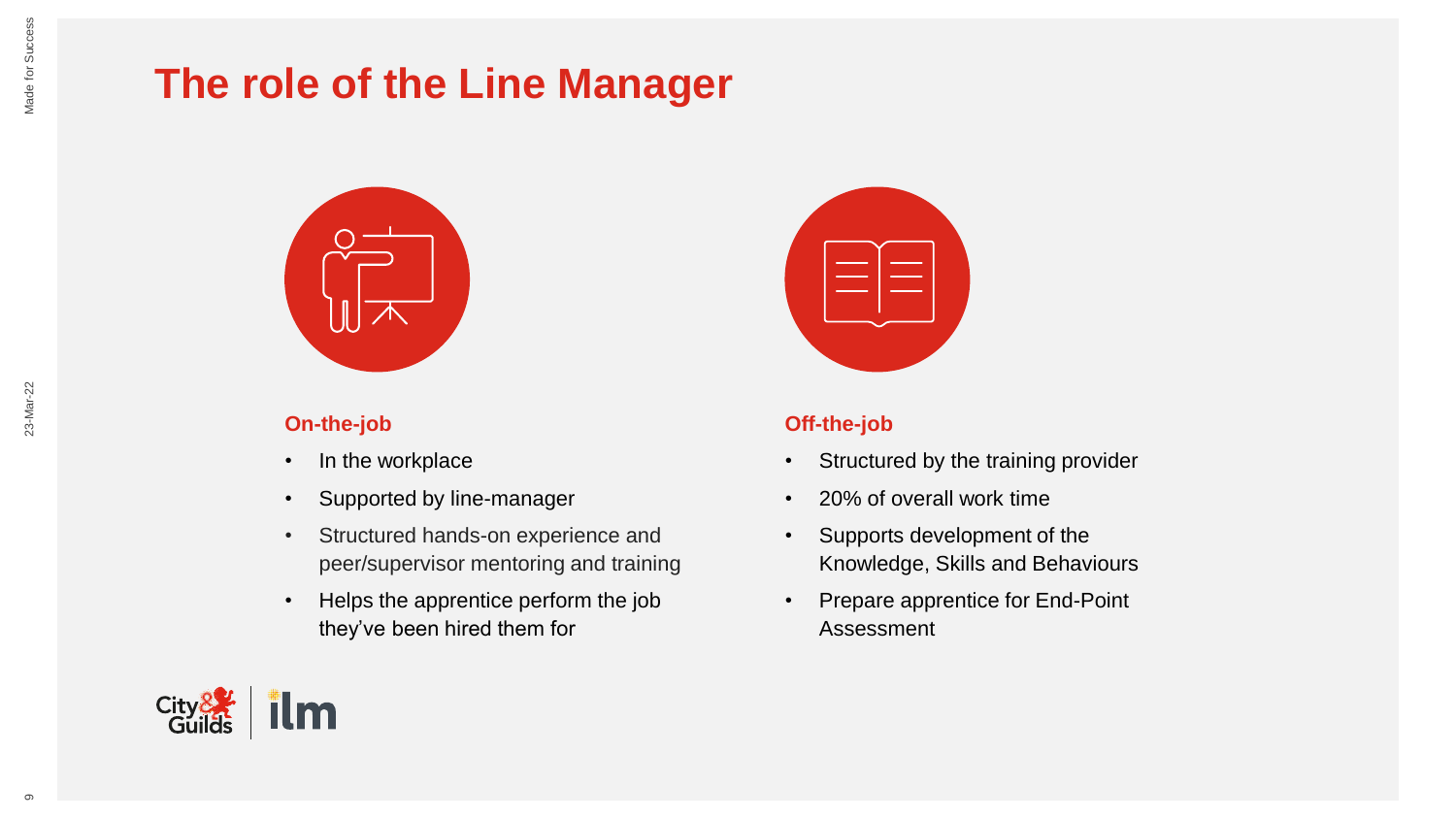#### **Questions to the group**

- How do you plan for EPA with your Employers / Mentors / Line Managers
- How are you keeping Employers engaged with EPA?

![](_page_9_Picture_4.jpeg)

![](_page_9_Picture_5.jpeg)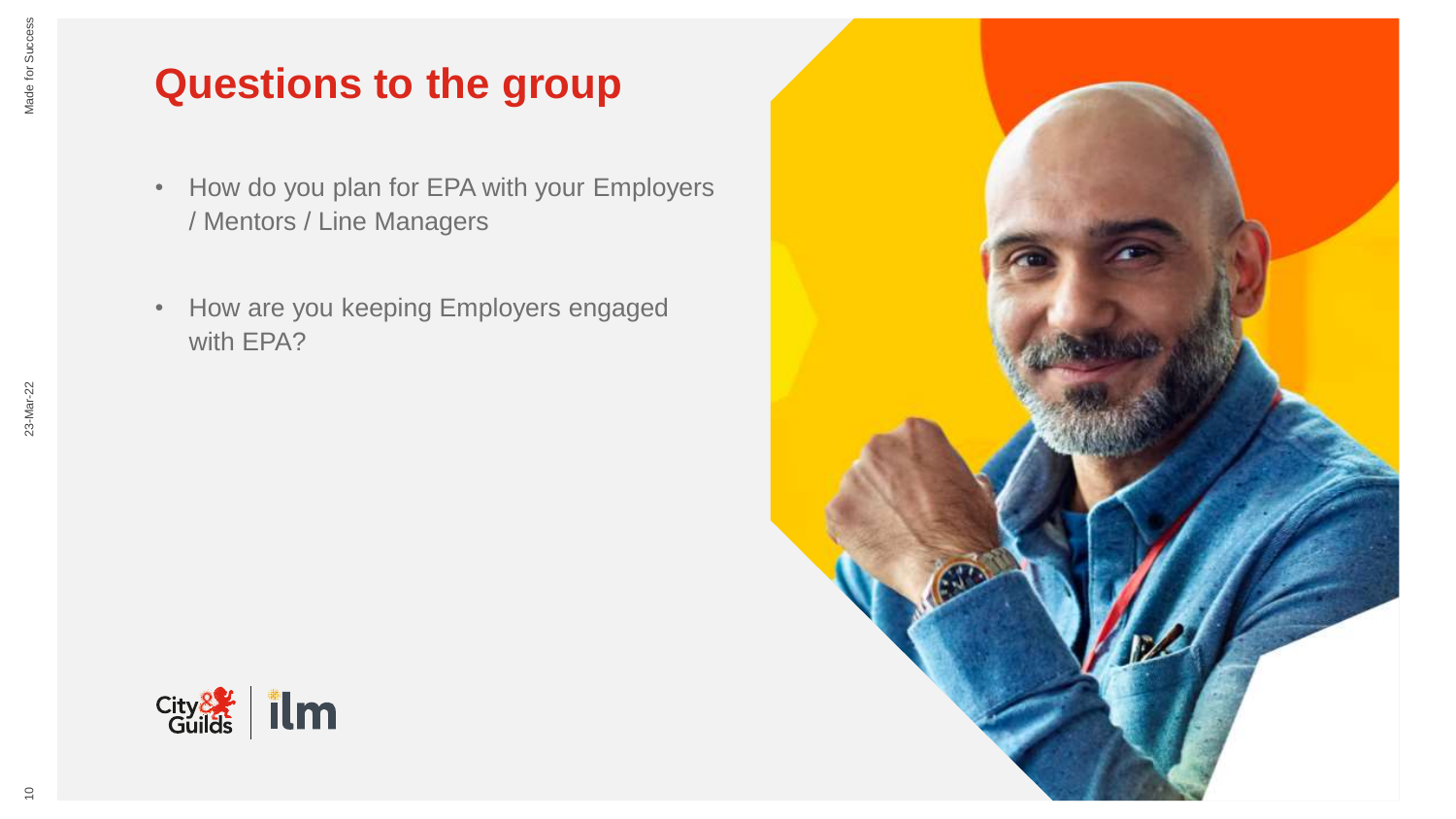#### **Final thoughts and key takeaways**

Any considerations you are going to implement?

Ongoing conversation with City & Guilds to support your delivery?

![](_page_10_Picture_4.jpeg)

![](_page_10_Picture_5.jpeg)